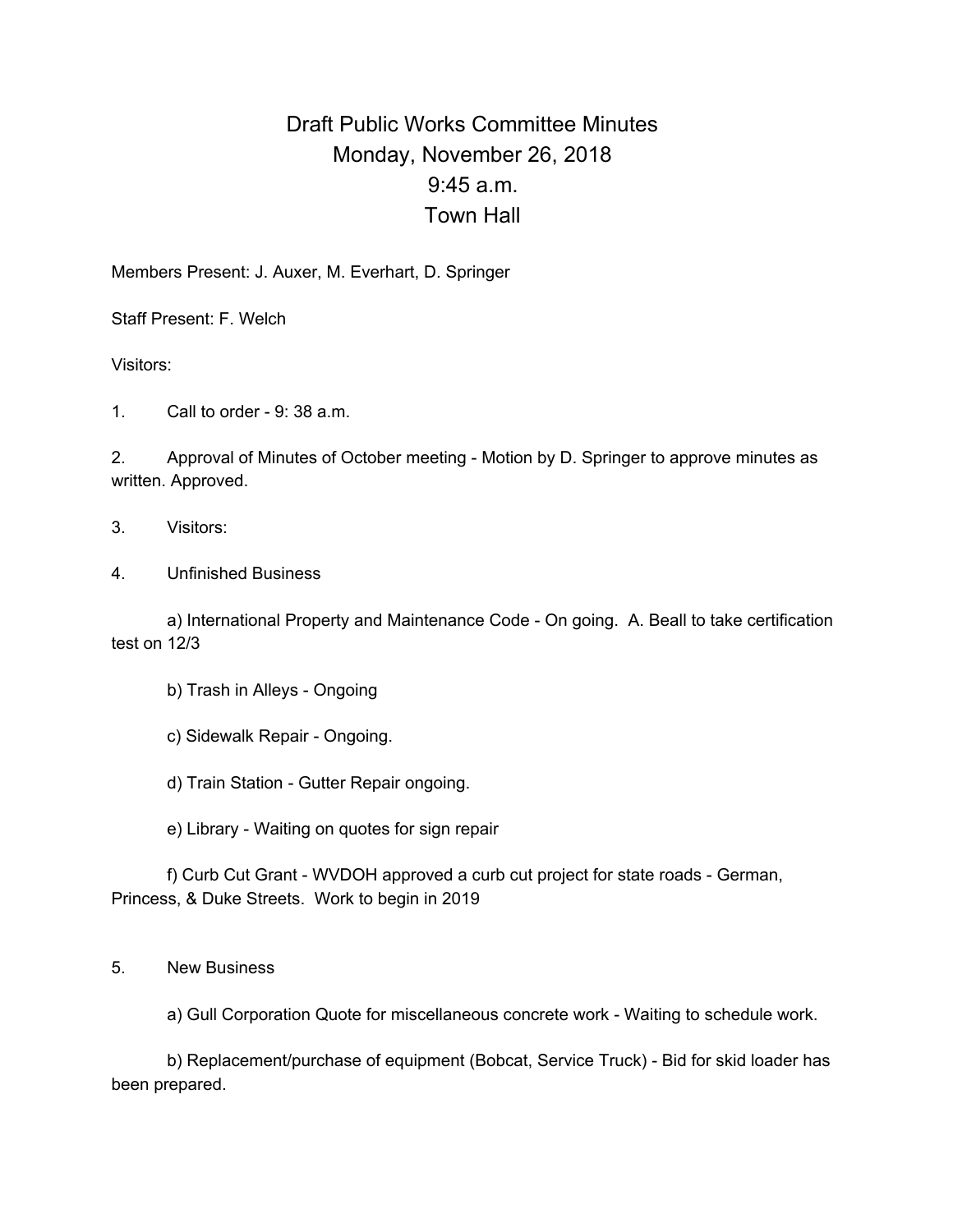c) Morgan's Grove Park Information - On Hold. F. Welch will contact Jefferson Asphalt for a quote to pave the parking lot. Mayor Auxer is meeting with representatives from the Shepherdstown Community Club later this week.

d) Abandoned Lot on Rocky Street - On Hold.

e) Church Alley - On Hold.

f) W. High Street Right of Way - Waiting to hear back from surveyor.

g) Sidewalk: Shepherd East To Town - After meeting with representatives from Shepherd Village, they have agreed to construct a sidewalk into town. Forwarded to Parks & Recreation committee for opinions on placement.

h) Garbage Rates - The additional cost of recycling and depreciation on equipment may require that we raise garbage rates slightly in the future. Waiting for better figures before further discussion.

6. Mayor's Report - None.

7. Adjourn - 10:04 a.m.

Respectfully submitted, M. Everhart